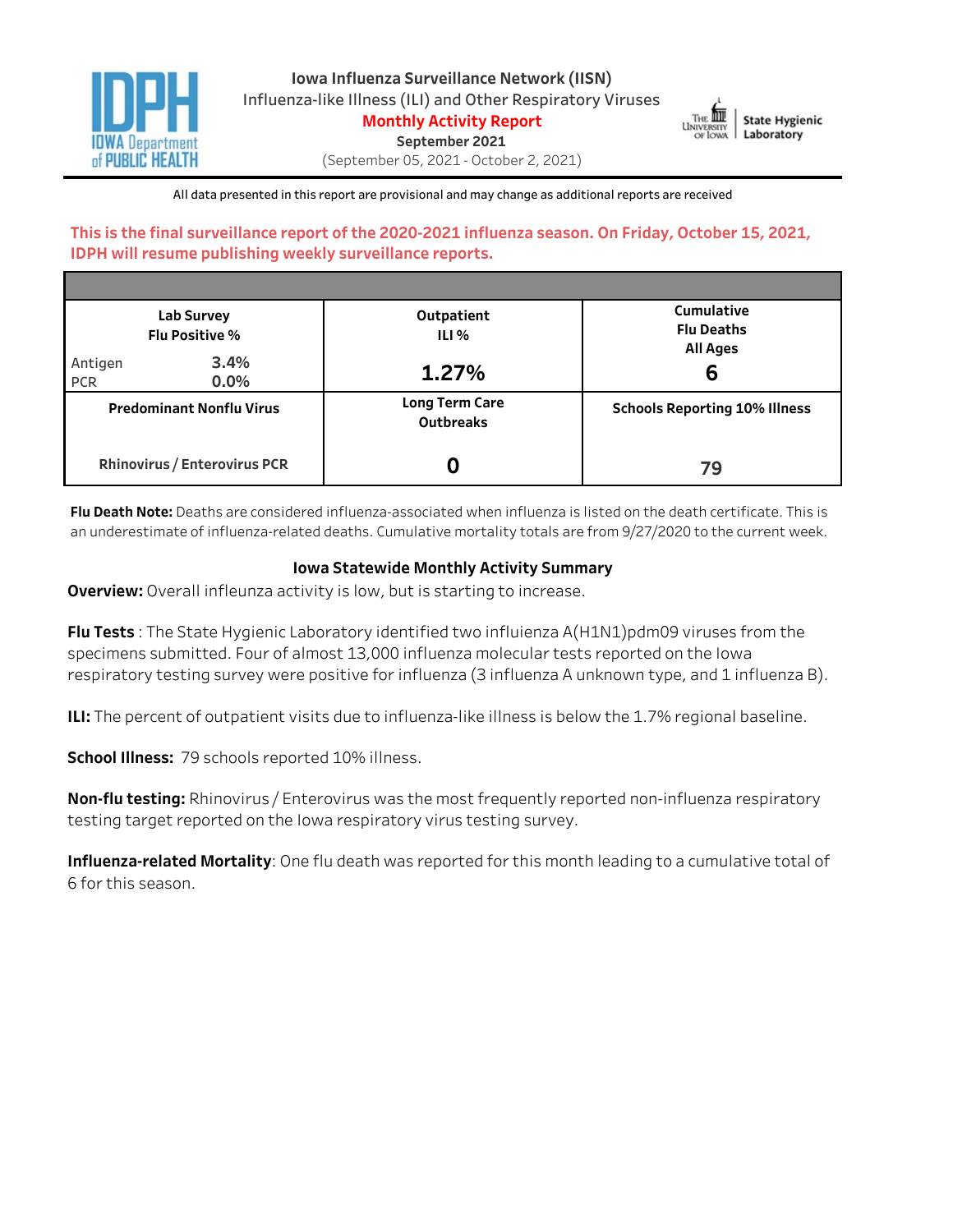# **International Activity Summary (WHO)**

Globally, despite continued or even increasing testing for influenza in some countries, influenza activity remained at lower levels than expected for this time of the year. In the temperate zone of the southern hemisphere, influenza activity remained at inter-seasonal levels. In the temperate zone of the northern hemisphere, influenza activity remained at inter-seasonal levels. Worldwide, influenza A and B viruses were detected in similar proportions.

#### Source (last updated 9/27/2021):

https://www.who.int/teams/global-influenza-programme/surveillance-and-monitoring/influenza-updates/current-influenza-update

# **Nationalactivitysummary-(CDC)**



Detailed information can be found onlineatwww.cdc.gov/flu/weekly/.

Note: This map shows influenza-like illness, which is determined by symptoms such as fever, cough, and sore throat that can be caused by a number of pathogens in addition to influenza(e.g.,COVID-19).

# **Influenza Testing at the State Hygienic Laboratory at the University of Iowa (SHL)**

### Cumulative Influenza viruses detected by SHL by age group (9/29/19 - Current Month)

|             |                  | <b>Influenza A</b> |                    |              |                |          |                       |                   |              |
|-------------|------------------|--------------------|--------------------|--------------|----------------|----------|-----------------------|-------------------|--------------|
| Age Group   | A(H1N1)<br>pdm09 | A(H3)              | A not su<br>btyped | A<br>Variant | Total          |          | B Victoria B Yamagata | B not<br>subtyped | <b>Total</b> |
| $0 - 4$     |                  | $\Omega$           | 0                  | 1            | 1              |          | 0                     | 0                 |              |
| $5 - 17$    | 0                | $\Omega$           | $\mathbf 0$        | 1            | 1              | 0        | 0                     | 0                 |              |
| 18-24       |                  | $\Omega$           | 0                  | 0            | 1              |          | 0                     | 0                 |              |
| 25-49       | $\overline{c}$   | $\Omega$           | $\mathbf{0}$       | 0            | $\overline{c}$ | $\Omega$ | 0                     | $\mathbf 0$       |              |
| 50-64       | 0                | $\Omega$           | 0                  | 0            | 0              | 0        | 0                     | 0                 |              |
| 65 and over |                  | O                  | 0                  | 1            | $\overline{c}$ |          | 0                     | $\mathbf 0$       |              |
| Total       |                  |                    | 0                  | 3            | –              |          |                       |                   |              |

Cumulative Flu Test Table Note: Cell counts of three or less are sometimes suppressed to protect confidentiality. Totals by age may not add up to totals by subtype/lineage due to missing age information. Only cases of Iowa residents are included. Specimens listed as "not subtyped" may be pending or were not able to be subtyped due to weak positive lab results. This can be due to poor collection, ti..

**SHL Flu Testing Note:** The State Hygienic Laboratory (SHL) is the primary laboratory in Iowa characterizing specimens for influenza surveillance. SHL reports the number of tests performed and the type and subtype/lineage of positive tests to the influenza surveillance network daily. SHL also sends a portion of specimens to CDC for further characterization.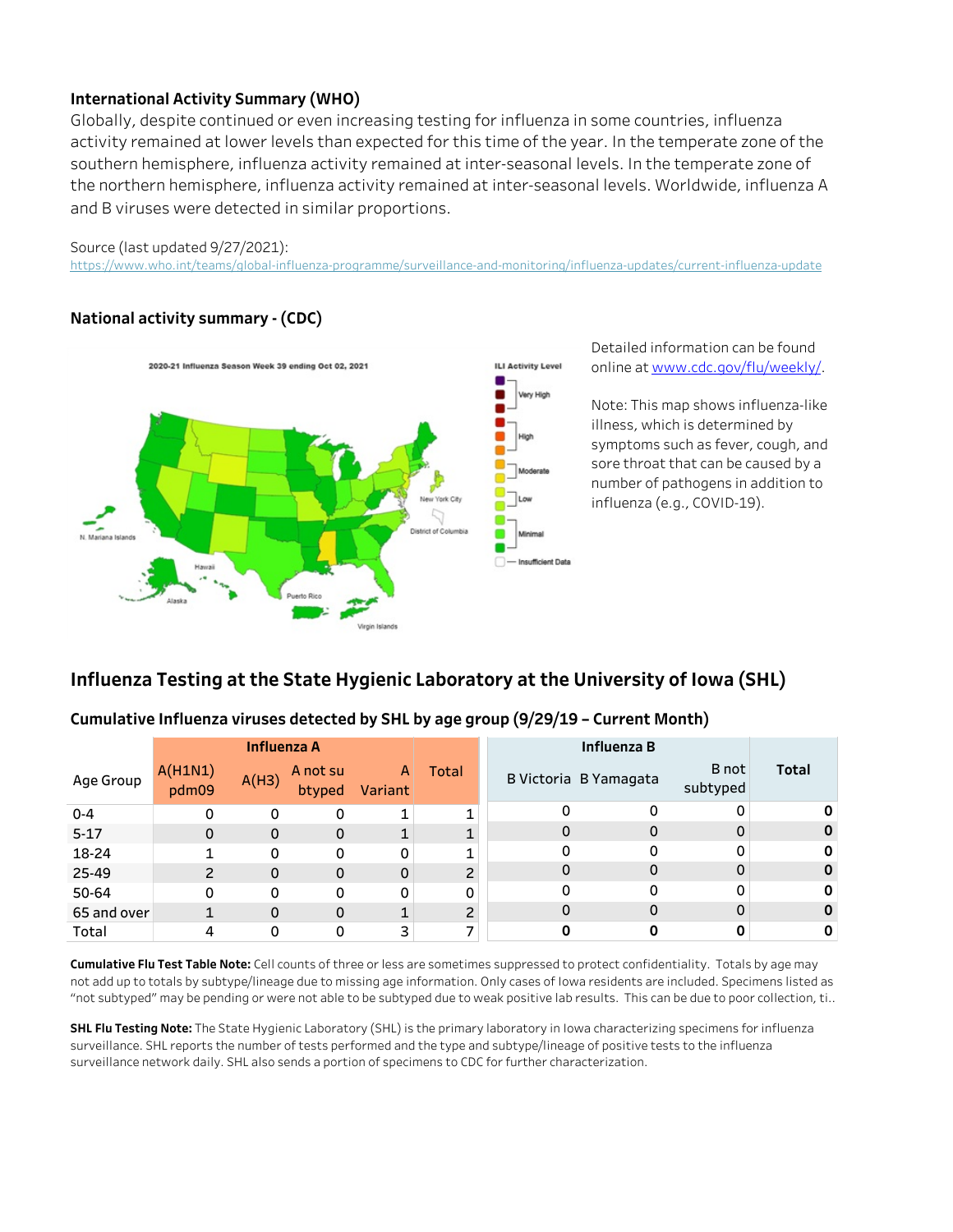# **Influenza Antigen and Molecular Results from Respiratory Virus Survey**



### **Number of Influenza Tests Reported By Method**



NOTES: This graph now shows NUMBER of positives, not positive percentage. Only tests with at least one positive result this season are shown.

### Flu Tests by Region - Current Month (9/5/21 - 10/2/21)

|            |           | Antigen  |           |          | <b>PCR</b>        |          |              |          |  |  |  |
|------------|-----------|----------|-----------|----------|-------------------|----------|--------------|----------|--|--|--|
|            | Flu A Ag  |          | Flu B Ag  |          | Flu PCR A unknown |          | Flu PCR B    |          |  |  |  |
|            | Number    | Positive | Number    | Positive | Number            | Positive | Number       | Positive |  |  |  |
| Flu Region | Positives | Percent  | Positives | Percent  | Positives         | Percent  | Positives    | Percent  |  |  |  |
| $1-C$      | 4         | 2.2%     | 2         | 1.1%     | $\Omega$          | $0.0\%$  | $\mathbf{1}$ | 0.0%     |  |  |  |
| $2-NE$     | $\Omega$  | $0.0\%$  | $\Omega$  | 0.0%     | $\Omega$          | $0.0\%$  | $\Omega$     | 0.0%     |  |  |  |
| 3-NW       | 8         | 1.2%     | 19        | 2.8%     | 3                 | 0.4%     | $\Omega$     | 0.0%     |  |  |  |
| 4-SW       | $\Omega$  | $0.0\%$  | $\Omega$  | $0.0\%$  | $\Omega$          | $0.0\%$  | $\Omega$     | 0.0%     |  |  |  |
| $5-SE$     | $\Omega$  | 0.0%     | $\Omega$  | 0.0%     | $\Omega$          | $0.0\%$  | $\Omega$     | 0.0%     |  |  |  |
| $6-E$      | $\Omega$  | 0.0%     | $\Omega$  | $0.0\%$  | $\Omega$          | 0.0%     | $\mathbf 0$  | 0.0%     |  |  |  |
| Total      | 12        | 1.2%     | 21        | 2.2%     | 3                 | 0.0%     | 1            | 0.0%     |  |  |  |

Respiratory Survey Note: IDPH and SHL run a weekly web-based survey program where laboratorians report the number of influenza and respiratory syncytial virus (RSV) rapid tests performed and the number of tests positive. Facilities reported the total number of tests and positive results not individual-level information.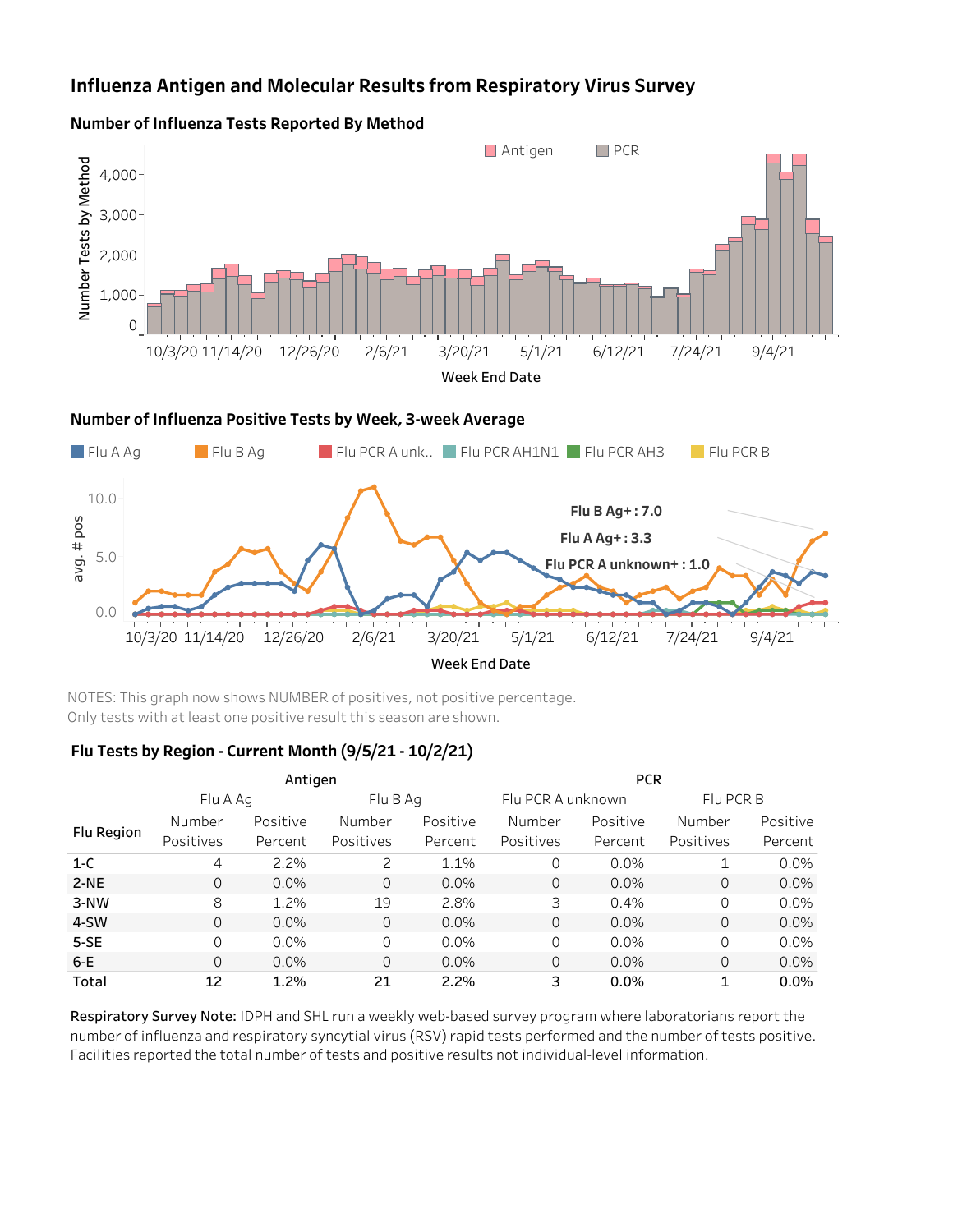# **Outpatient Health Care Provider Surveillance Program (ILINet)**

# Percent Of Outpatient Visits Attributed to Influenza-like Illness (ILI) as Reported by ILINet Sites



# **41 44 47 50 1 4 7 10 13 16 19 22 25 28 31 34 37**

### **ILI Recent Weeks**

| <b>MMWR</b><br>Week | <b>End Date</b> | Age 0-4 | Age 5-24 | Age 25-49 | Age 50-64 | Age 65 and<br>older | <b>Total ILI</b> | <b>ILI Percent</b> |
|---------------------|-----------------|---------|----------|-----------|-----------|---------------------|------------------|--------------------|
| 36                  | 9/11/21         | 3       | 14       |           | 3         |                     | 28               | 0.76%              |
| 37                  | 9/18/21         | 24      | 50       | 15        |           |                     | 103              | 1.75%              |
| 38                  | 9/25/21         | 16      | 38       | 15        | 6         |                     | 77               | 1.39%              |
| 39                  | 10/2/21         | 6       | 31       | 14        |           |                     | 53               | 0.99%              |

Outpatient ILI Note: Outpatient health care providers who participate in the ILINet (a national influenza surveillance program) report the number of patients seen with influenza-like illness and the total number of patient visits each week. This system is a key part of Iowa's influenza surveillance. Iowa health care providers interested in joining this surveillance program should contact Andy Weigel at 515-322-1937 or andy.weigel@idph.iowa.gov for more information.

Note: For week 35 of 2019-20 and week 45 of 2020-21 a few ILINet sites had very high rates of ILI mostly due to COVID-19. IDPH worked with sites reporting high ILI to exclude reported influenza-like illness due to COVID which greatly reduced the ILI% starting with data for week 46.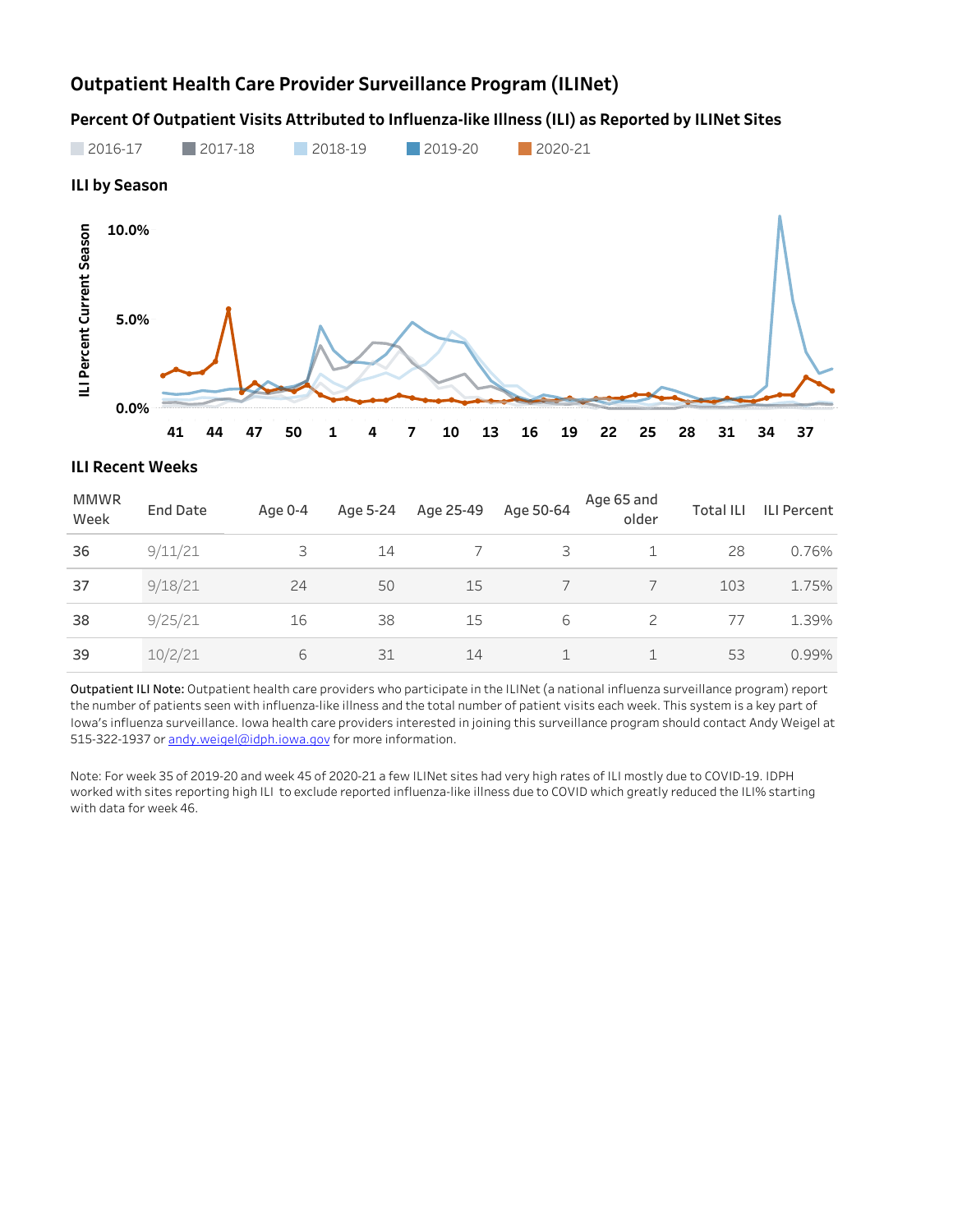Number of Schools Reporting > 10% Absenteesim Due to Any Illness

| 9/5/2021 - 10/2/2021 | Flu Region Text | Flu Region |    |  |  |  |
|----------------------|-----------------|------------|----|--|--|--|
|                      | $\Box$ 1-C      | 1-C        | 29 |  |  |  |
|                      | $\Box$ 2-NE     | $2-NE$     | 9  |  |  |  |
|                      | $\Box$ 3-NW     | 3-NW       | っ  |  |  |  |
|                      | $\Box$ 4-SW     | 4-SW       | 5  |  |  |  |
|                      | $\square$ 5-SE  | $5-SE$     | 20 |  |  |  |
|                      | □ 6-E           | 6-E        | 14 |  |  |  |
|                      |                 | Total      | 79 |  |  |  |

| Lyon |               | <b>Osceola</b>  |          | <b>Dickinson</b><br>1        | <b>Emmet</b>                  |                         |                                 | Winnebago<br>$\mathbf{1}$ |                         | Worth                           | <b>Mitchell</b><br>3        |         | <b>Howard</b>                 |               | <b>Winneshiek</b>     |                           | <b>Allamakee</b>        |                     |                                  |
|------|---------------|-----------------|----------|------------------------------|-------------------------------|-------------------------|---------------------------------|---------------------------|-------------------------|---------------------------------|-----------------------------|---------|-------------------------------|---------------|-----------------------|---------------------------|-------------------------|---------------------|----------------------------------|
|      | <b>Sioux</b>  | O'Brien         |          | Clay<br>$\mathbf{1}$         | <b>Palo Alto</b>              | Kossuth                 |                                 | <b>Hancock</b><br>1       |                         | Cerro Gordo<br>$\overline{2}$   | Floyd<br>$\mathbf{1}$       |         | Chickasaw                     |               |                       |                           |                         |                     |                                  |
|      | Plymouth      | Cherokee        |          |                              | <b>Buena Vista Pocahontas</b> | <b>Humboldt</b>         |                                 | Wright                    |                         | <b>Franklin</b>                 | <b>Butler</b>               |         | <b>Bremer</b><br>$\mathbf{1}$ |               | Fayette               |                           | Clayton                 |                     |                                  |
|      | Woodbury      |                 | Ida      | Sac                          | Calhoun                       | Webster<br>$\mathbf{1}$ |                                 | <b>Hamilton</b>           |                         | <b>Hardin</b><br>$\overline{4}$ | Grundy                      |         | <b>Black Hawk</b>             |               | <b>Buchanan</b>       |                           | <b>Delaware</b>         | <b>Dubuque</b><br>1 |                                  |
|      | <b>Monona</b> |                 | Crawford |                              | <b>Carroll</b>                | Greene                  | <b>Boone</b>                    |                           | Story<br>$\overline{2}$ |                                 | Marshall<br>1               |         | <b>Tama</b>                   | <b>Benton</b> |                       | Linn<br>$6\phantom{1}6$   |                         | <b>Jones</b><br>3   | <b>Jackson</b><br><b>Clinton</b> |
|      |               | <b>Harrison</b> |          | Shelby                       | Audubon<br>Guthrie            |                         | <b>Dallas</b><br>$\overline{2}$ | Polk<br>13                |                         | Jasper<br>3                     |                             |         | <b>Poweshiek</b>              | lowa          |                       | Johnson<br>$\overline{2}$ | Cedar<br>1              |                     | 1<br>Scott                       |
|      |               | Pottawattamie   |          | Cass<br>$\mathbf{1}$         | <b>Adair</b>                  |                         | <b>Madison</b>                  | Warren<br>3               |                         | <b>Marion</b><br>$\overline{2}$ |                             | Mahaska |                               | Keokuk<br>1   | $\overline{2}$        | <b>Washington</b>         | Louisa                  | <b>Muscatine</b>    |                                  |
|      |               | <b>Mills</b>    |          | Montgomery<br>$\overline{2}$ | <b>Adams</b>                  | <b>Union</b>            |                                 | Clarke                    | Lucas<br>1              |                                 | <b>Monroe</b>               |         | Wapello<br>1                  |               | <b>Jefferson</b><br>3 |                           | <b>Henry Des Moines</b> |                     |                                  |
|      |               | Fremont         |          | Page<br>1                    | <b>Taylor</b>                 | Ringgold                | $\mathbf{1}$                    | Decatur                   | Wayne<br>1              |                                 | Appanoose<br>$\overline{2}$ |         | <b>Davis</b>                  |               | <b>Van Buren</b><br>1 | Lee                       | 3                       |                     |                                  |
|      |               |                 |          |                              |                               |                         |                                 |                           |                         |                                 |                             |         |                               |               |                       | з                         |                         |                     |                                  |